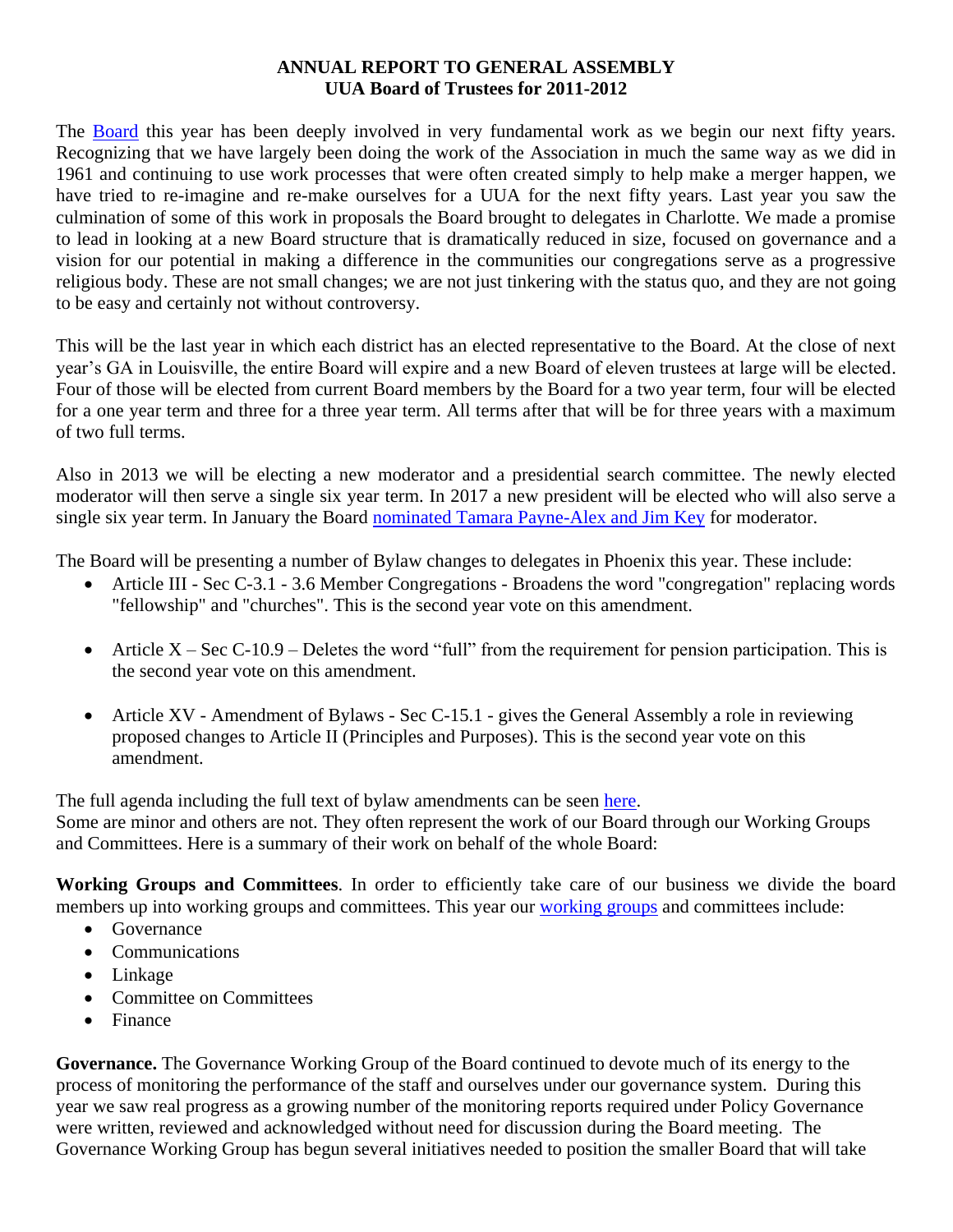office in 2013 for success. We are evaluating software solutions to make the assessment and archiving of monitoring reports less labor intensive for the volunteer trustees and the staff. In addition, the Governance Working Group is reviewing the existing policies with an eye towards elimination of duplicate policies and clarification and streamlining of policies wherever possible.

**Committee on Committees -** The CoC has seen the culmination of years of evaluating its work in the context of proper and effective governance roles. Historically charged with recruiting and recommending to the board every other year approximately 150 appointments to at least 19 committees and taskforces, as well as increasing mid-term appointments, the CoC was so overwhelmed that its members were not able to concentrate on the most crucial roles of trustees – monitoring, visioning, and linkage. Therefore the committee recommended and the board approved the transfer to staff of program-related appointment responsibilities and the creation of an Appointments Committee, made up of individuals who were not trustees but would recruit and recommend to the board candidates for board-appointed committees, and assist the board in supporting committee work.

**Linkage.** The Linkage Working Group provides tools and support for the Board's ongoing linkage with its Sources of Authority and Accountability. Last year we formed a partnership with the District Presidents Association to work together on dialogue with our congregational leadership, and are co-sponsoring Gathered Here with the UUA Administration. Gathered Here has been endorsed by 8 UU organizations (see complete list [here\)](http://www.uua.org/uuagovernance/vision/index.shtml) and will provide valuable input into helping the Board and Administration move toward a common vision that [you help us](http://www.uua.org/uuagovernance/vision/index.shtml) articulate. The Board is also working with [Unity Consulting](http://www.unityconsulting.org/) to identify ways of linking with our non-congregational Sources:

- current and future generations of Unitarian Universalists
- the heritage, traditions, and ideals of Unitarian Universalism
- the vision of Beloved Community
- the Spirit of Life, love, and the holy

We anticipate having the methodologies in place for testing by the end of this year. And for the third year, this General Assembly includes a "World Café" between the UUA Board and Youth Caucus, this one on important social justice issues.

**Communications –** This has been the first year for this new working group and reflects our growing sense and need for frequent and transparent communication. Much of the UUA website has been updated and re-done to make it easier to access information but in many respects it remains a challenge to find exactly what is needed. The Communications working group recommended several policy changes to the Board with one of the most important being the recording and availability of Board meetings. All meetings are recorded and are available upon request to the office of the Executive Vice President for individuals affiliated with member congregations. The working group is also taking more responsibility for the [Board Blog](http://board.blogs.uua.org/) and for content to the [Board Facebook](http://www.facebook.com/pages/UUA-Board-of-Trustees/112477322127546) page.

**Finance Committee -** As budgeting responsibility has moved from Board to staff along with many other issues of finance, allowing the committee and Board members to focus on policy matters. A significant issue, approved by the Board, was a motion to separate the Common Endowment Fund to a separate corporation. This is being done primarily to protect the assets of individual congregations and other entities who have deposits in the CEF. In the unlikely event a judgment would ever be entered against the UUA, this will protect those assets.

**[GA 2012 in Phoenix.](http://www.uuworld.org/news/articles/175338.shtml)** It is not often that we are working so much during the year on a GA. Based on a [business](http://www.uua.org/socialjustice/socialjustice/statements/169115.shtml)  [resolution](http://www.uua.org/socialjustice/socialjustice/statements/169115.shtml) at 2010 GA in Minneapolis, it was decided that we would have a different kind of GA in Phoenix in 2012: a Justice GA! Lest we forget, the Board brought a recommendation to GA that we boycott Phoenix in 2012. This was the result of the passage of SB 1070 in Arizona that seeks to deprive persons of their human rights based not only on their documentation but on perceptions of their documentation. Instead of agreeing to